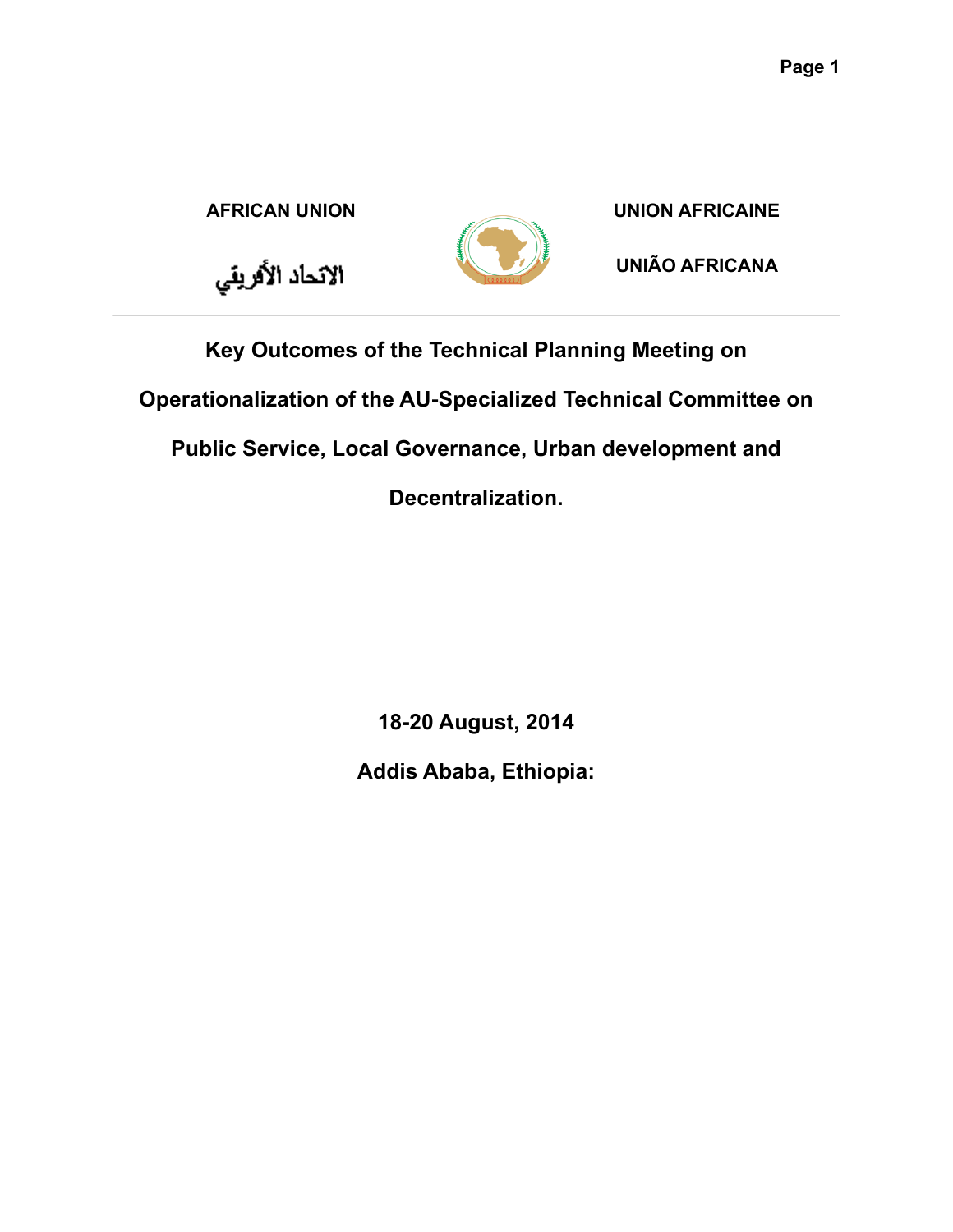#### 1. **INTRODUCTION**

The African Union meeting on the operationalization of the Specialized Technical Committeeon Public Service, Local Governance, Urban development and Decentralizationwas held in Addis Ababa,Ethiopia from18th to 20thAugust 2014. The meeting was convened to discuss and agree the modalities of transitioning from Ministerial Conferences to Specialised Technical Committees under the African Union.

The Meeting was attended by twelve(12)Member States of the African Union (Benin, Republic of Congo, Cameroon, Ghana, Kenya, Madagascar, Namibia, Nigeria, Republic of South Africa, Sudan, Chad, Uganda, and Zambia). The participants represented the following conferences; Conference of African Ministers of Public/Civil Service (AU CAMPS), Africa Ministerial Conference on Decentralization (AMCOD), and African Ministers Conference on Housing and Urban Development (AMCHUD). The Meeting was also attended by thefollowing cooperating partners and development Agencies; the African Association for Public Administration and Management (AAPAM), UN Habitat and the United Nations Development Programme (UNDP).

#### **1.1. OBJECTIVES OF MEETING**

The objectives of the meeting were to:

- i. Discuss and agree on the Structure of the STC;
- ii. Deliberate and reach a consensus on how the former three Ministerial Conferences that are now clusters will work together as one STC;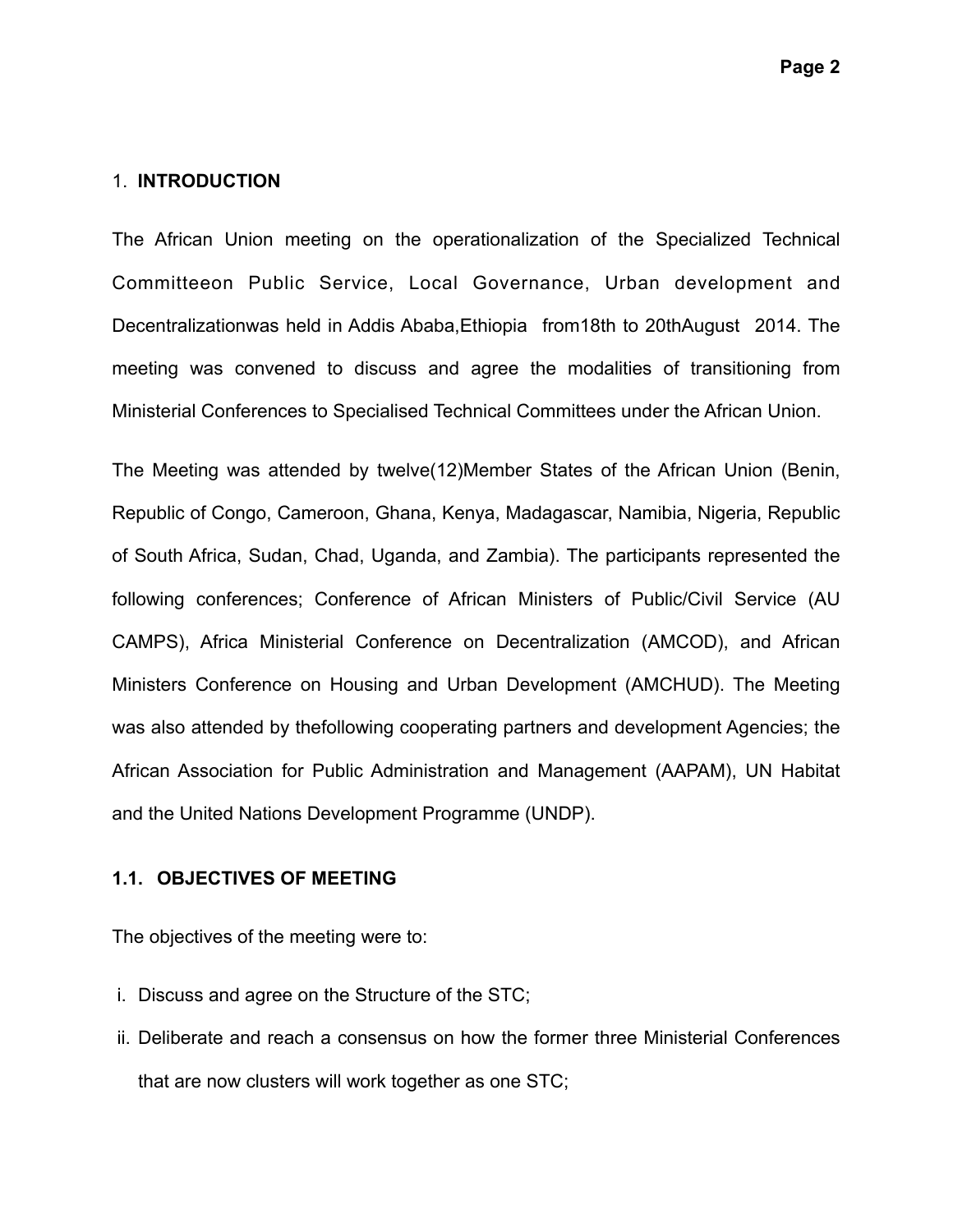- iii. Discuss and agree on what the programmes and activities of each Cluster of the STC would be;
- iv. Brainstorm and spell out what the role of the Department of Political Affairs of the African Union as the Secretariat of the STC will be;
- v. Review and make inputs in the Draft Rules of Procedure of the STC on Public Service, Local Government, Urban Development and Decentralization; and
- vi.Understand the African Governance Architecture (AGA) and mainstream the STC as AU organ on Public Service, Local Government, Urban Development and Decentralization in the AGA framework.

## 2. **KEY OUTCOMES**

The following were the key outcomes of the meeting:

- i. Activities under AMCHUD to be formally integrated into the AU framework;
- ii. Interim Structure for the STC was agreed upon based on the following the criteria
	- a) Geographical distribution
	- b) Representation of the three (3) sectorial ministerial conferences
	- c) Ministerial Conference that gets the Chairperson gets one slot while the remaining two (2) get two slots each
	- d) Representation in the bureau is based on representation in the Bureau of the Ministerial Conferences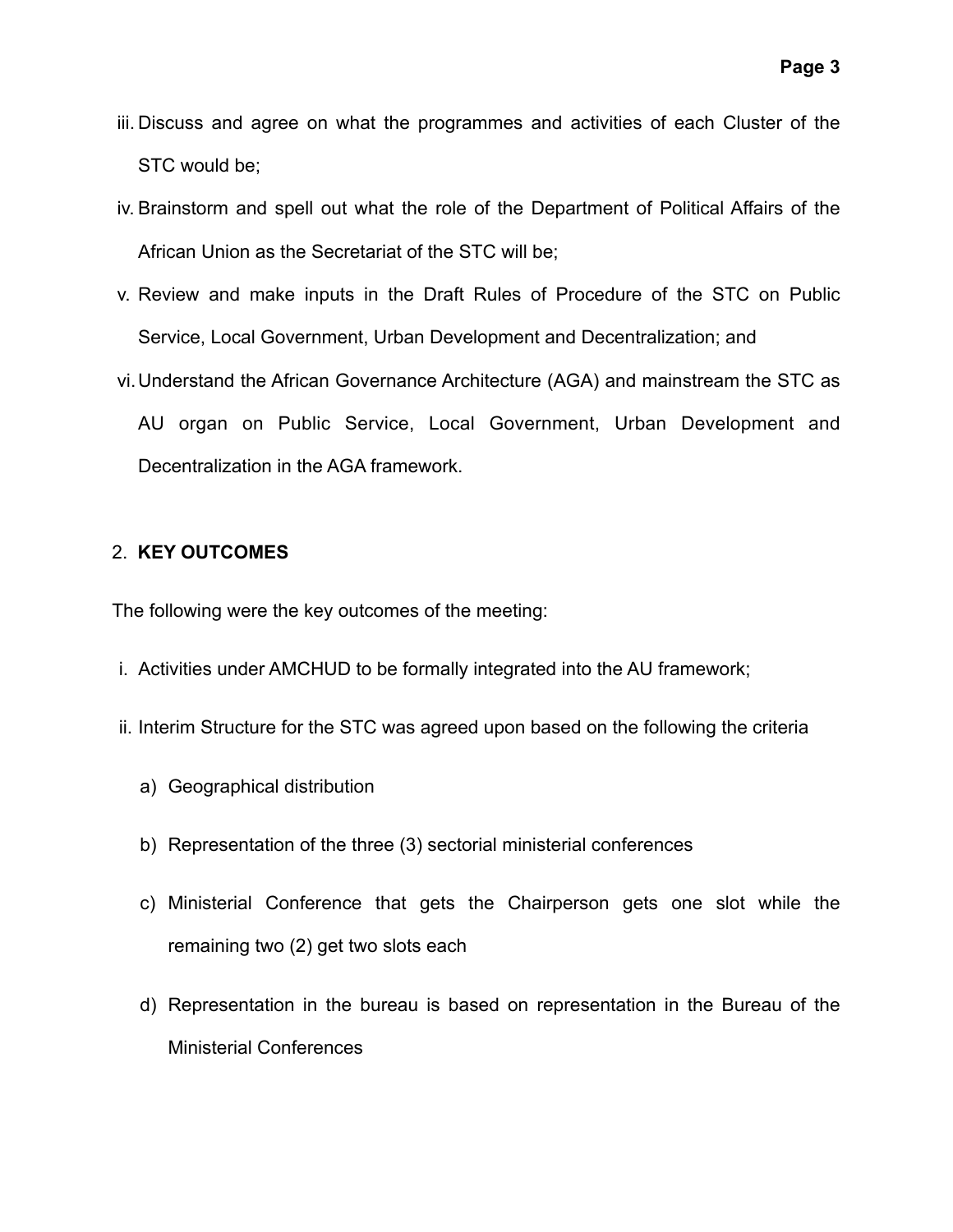iii. The meeting adopted the following interim Bureau to oversee its affairs and pending the formal adoption of a Bureau during the meeting of the STC:

| <b>Positions</b> | <b>Ministerial</b><br><b>Conferences</b> | <b>Regions</b> | <b>Countries</b> |
|------------------|------------------------------------------|----------------|------------------|
| Chairperson      | <b>AU CAMPS</b>                          | Central        | Congo            |
| 1st              | <b>AMCOD</b>                             | West           | <b>Benin</b>     |
| 2 <sub>nd</sub>  | <b>AMCHUD</b>                            | South          | Zambia           |
| 3rd              | <b>AMCOD</b>                             | <b>North</b>   | TBD              |
| Rapporteur       | <b>AMCHUD</b>                            | East           | Kenya            |

- IV. The activities and programmes formerly under Ministerial Conferences to continue as they were under the Sub-Committees of the STC;
- V. Each Sub-Committee of the STC should send its work to the Secretariat of the STC for harmonization, in consultation with the Bureau of the Sub Committee;
- VI. Follow-Up Actions shall be adopted by the following stakeholders:

# **African Union Commission**

- a. Letter to be written to Member states and Chairpersons of Ministerial Conferences to confirm and sensitise them on the STCs and the resolution made as captured in Doc.EX.CL/845(XXV).
- b. Letter to be written to the Bureaus of the Ministerial Conferences to confirm the AUC's Department of Political Affairs as the Secretariat of the STC on Public service, Local government, Urban development and Decentralisation; and the focal point for the three STC Subcommittees.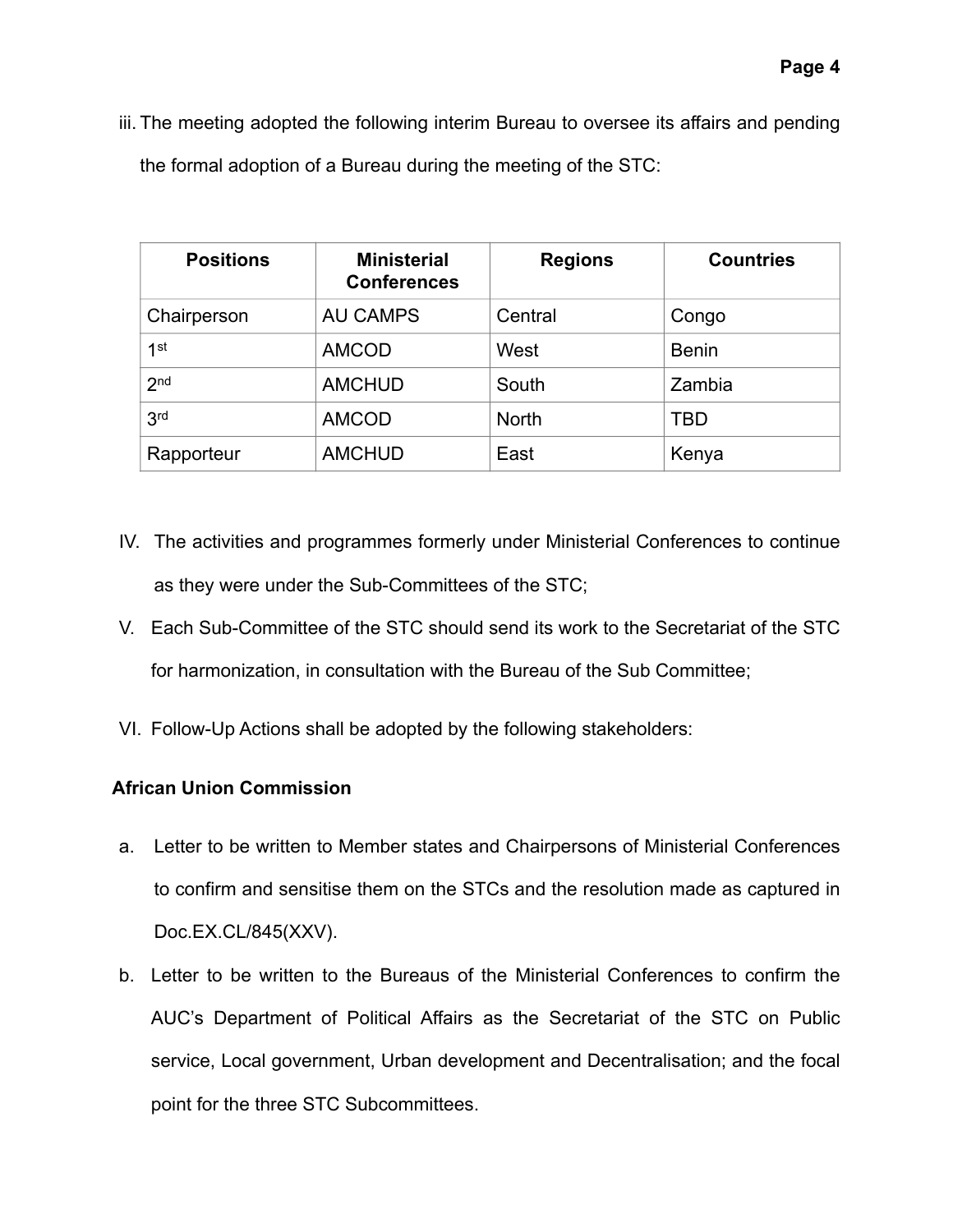#### *Deadline: No later than End of August 2014.*

#### **The AMCHUD, CAMPS and AMCOD conferences:**

- a. Convene Ministerial Conferences to table AUC resolution to Members States with the supervision of AUC-STC.
- b. Table a request to AUC that an Additional Cluster be added to the five (5) African Governance Architecture (AGA) Clusters, as the Urban Development and Human Settlements Cluster
- *Deadline: No later than End of November 2014, the exact dates to be determined following consultation between the proposed host country (Republic of Congo), and the AUC-DPA.*

#### **Budget and Finance:**

- a. Henceforth, the African Union should make provisions in its budget for activities under the STC.
- b. STC to convene a partners meeting to determine the reallocation of their support from the Ministerial Conferences to the STC

## 3. **KEY OBSERVATIONS AND COMMENTS**

The meeting made the following key observations and comments with regard to the operationalization of the STC:

i. It wasobserved that the Rules and Procedure for the STC did not make adequate provision for issues of human settlement and housing. It was advised that Rule 5 of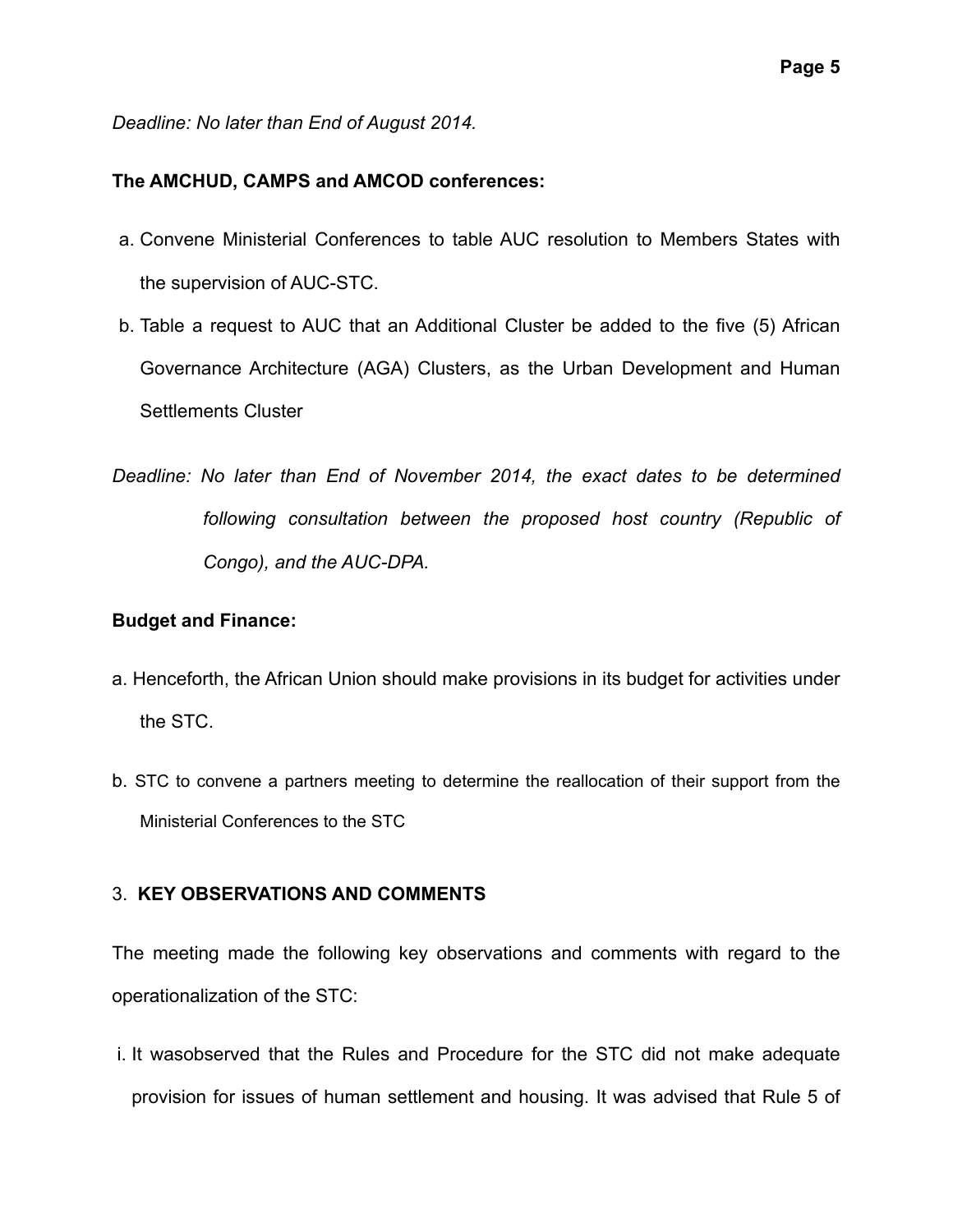Rules and Procedures for STC could be altered to provide for issues related to human settlements and any other matter that had been omitted;

- ii.The meeting was informed that all STC's should-by decision of the Assembly of the African Union Ex.CL/845(XXV) be operational by January 2015. It was further recommended that for the time being the respective Secretariats of the current Ministerial Conferences would continue to serve as the operational arms of the technical sub-committees of the STC. Further, that a transition period would be allowed for the winding up of the Ministerial Conference Secretariat as well as satisfaction of other legal obligations with funders and interested parties;
- iii.The meeting agreed that the activities and programmes formerly under the Ministerial Conferences would be harmonized and transferred to the STC;
- iv.The meeting recognized that although AMCHUD was operating with the support of the United Nations (UN-HABITAT), following the operationalization of the STCs the following programmes would be continued under the African Union; investment in cities to avert chaotic urbanization, development of policies for sustainable housing, incorporation or urban policies into national development plans, urban planning and design, slum upgrading and prevention, spatial planning, land markets, housing finance, capacity development, knowledge sharing as well as access to basic public services;
- v.The meeting was informed that the Bureau would be comprised of member states based on the applicable principles of the African Union and sectoral representatives would be catered for under sub committees;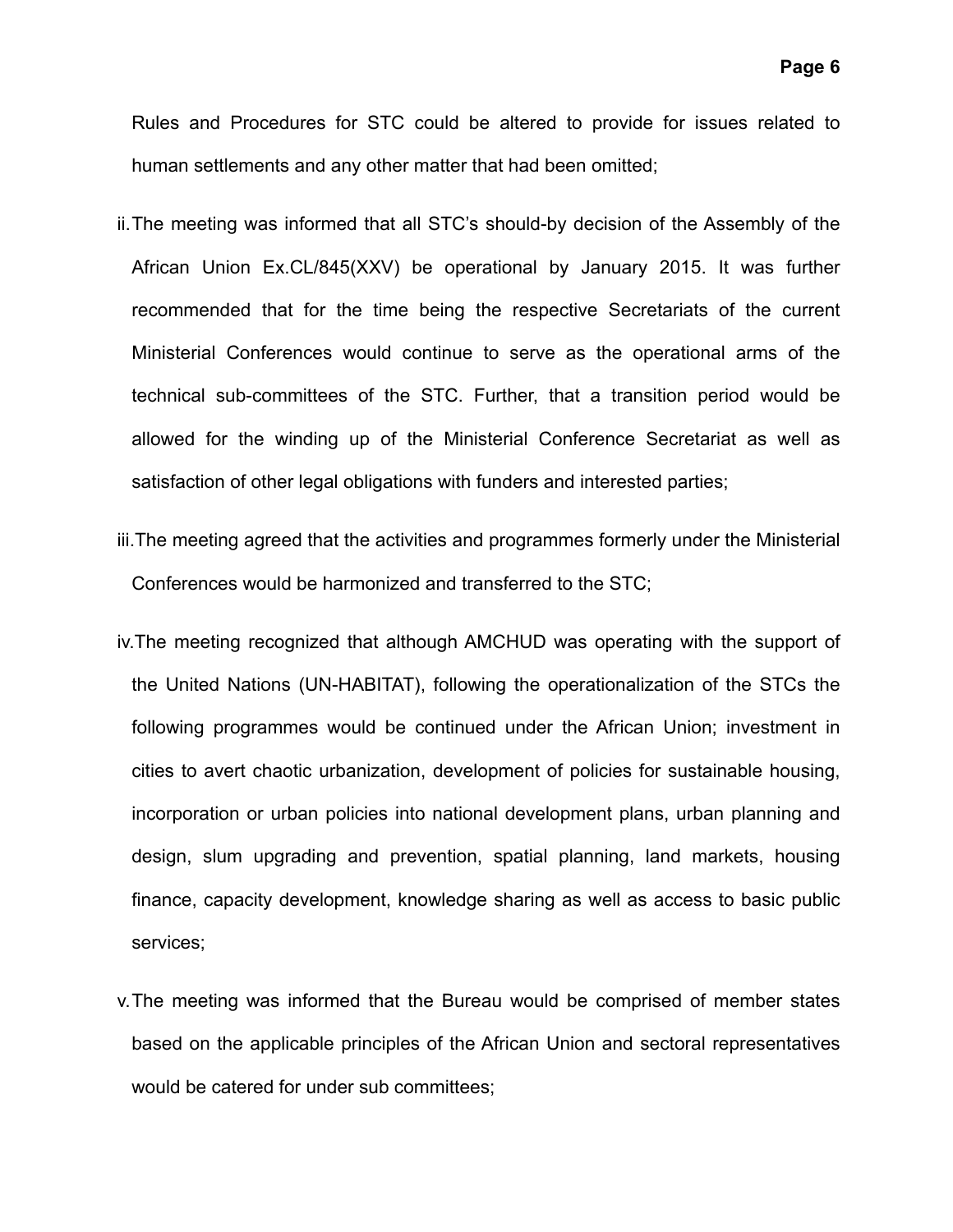- vi.The meeting observed that in order to ensure consistency, there may be need to develop a charter on values and principles of urban development ,housing and human settlement;
- vii.The meeting agreed that the concept of Service Champion developed under CAMPS was a good practice that will need to be extended to activities under the STC and its sub-committees;
- viii.With regard to resource mobilization, it was agreed that the AU would provide support for the STC and member states would continue to extend support to the programmes and activities under the STC Sub-committees.

#### 4. **RECOMMENDATIONS OF THE MEETING**

After due consideration of the fore-going,the meeting recommended that in order to give full effect to the Assembly decision on STC's the following measures must be put in place :

- a. The first session of the STC should convene before the end of November 2014 to adopt the recommendationsof the technical meeting.
- b. An interim Bureau composed five (5) member states should immediately be established to oversee the operations of the STC pending the formal adoption of a substantive Bureau during the meeting of the STC. In addition, the Bureau's of the Ministerial Conferences should be instituted as interim Bureaus of the subcommittees of the STC in order to cater for programmes continuity, legality of their decisions and budgetary considerations. This arrangement will enable AMCHUD to